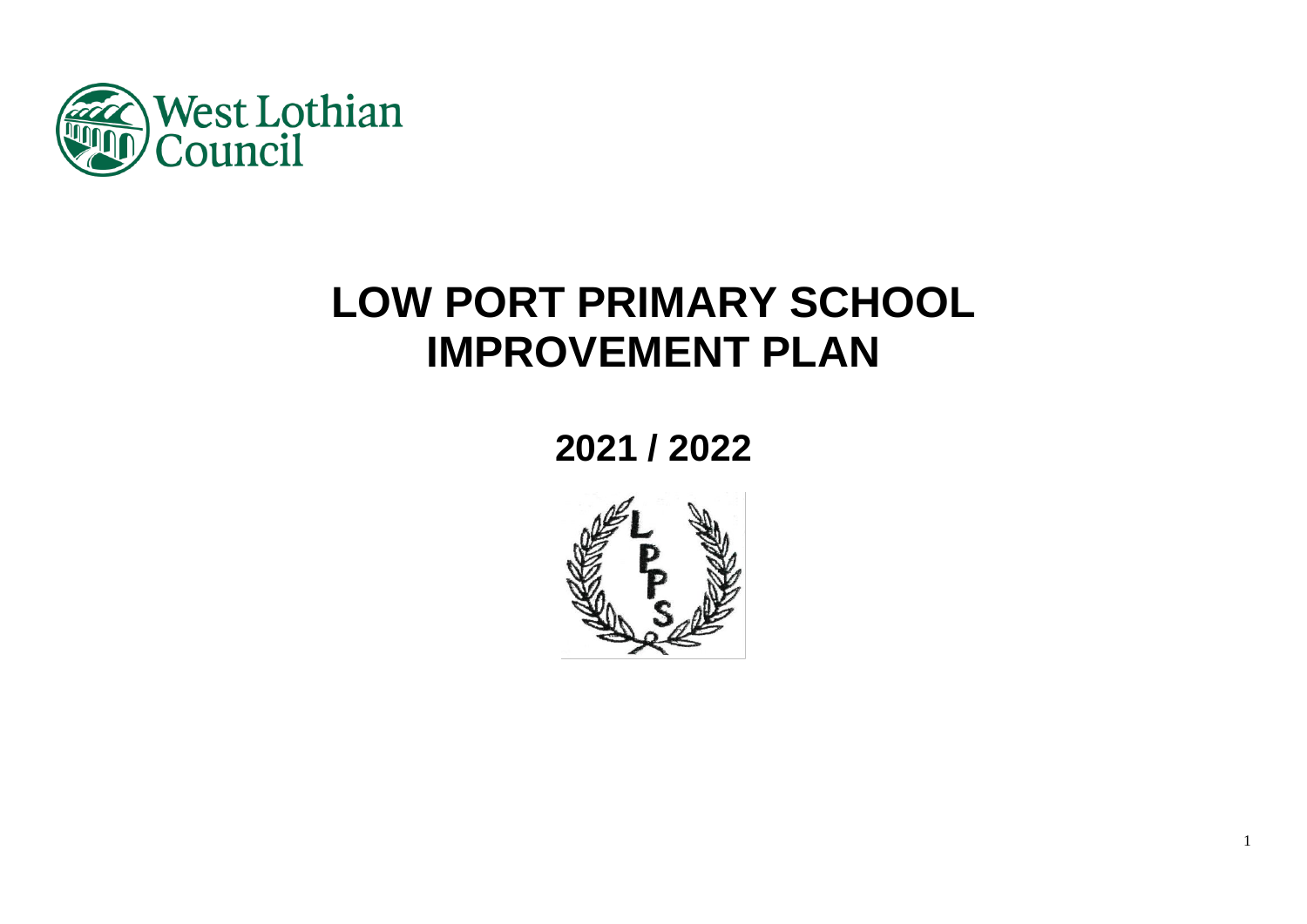# **Factors Influencing the Improvement Plan**

# **School factors**

Addressing Action Points identified in school's Self-Evaluation procedures Cluster Improvement Plan Consistency in learning and teaching, implementing recommendations of *Improving Scottish Education*  Flexible early learning and childcare implementation Acting leadership post and staffing changes WLC MFIL workstreams Wider community expectations

# **Local Authority Factors**

*Moving Forward in Learning – Leadership for Improvement; Learning, Teaching and Assessment; Wellbeing and Inclusion; Early Years Framework* Raising attainment, including closing the gap [\(West Lothian Raising Attainment Strategy\)](https://www.westlothian.gov.uk/media/29938/Raising-Attainment-Strategy-201819-to-202223/pdf/Raising_Attainment_Strategy.pdf) *Transforming Your Council* [Corporate Plan](https://www.westlothian.gov.uk/media/19488/Corporate-Plan-2018-2023/pdf/Corporate_Plan_2018_to_2023.pdf) Education Services Management Plan West Lothian Parental Involvement and Engagement Framework Increased entitlement to early years' provision

# **National Factors**

National Improvement Framework / Scottish Attainment Challenge / National Improvement Hub / Raising Attainment for All Pupil Equity Funding How Good is Our School? 4<sup>th</sup> Edition and How Good is Our Early Learning and Childcare Getting it Right for Every child (GIRFEC) Curriculum for Excellence Developing Scotland's Young Workforce Building the Ambition Child Protection Issues / Guidance GTCS standards and professional update COP26 – Learning for Sustainability

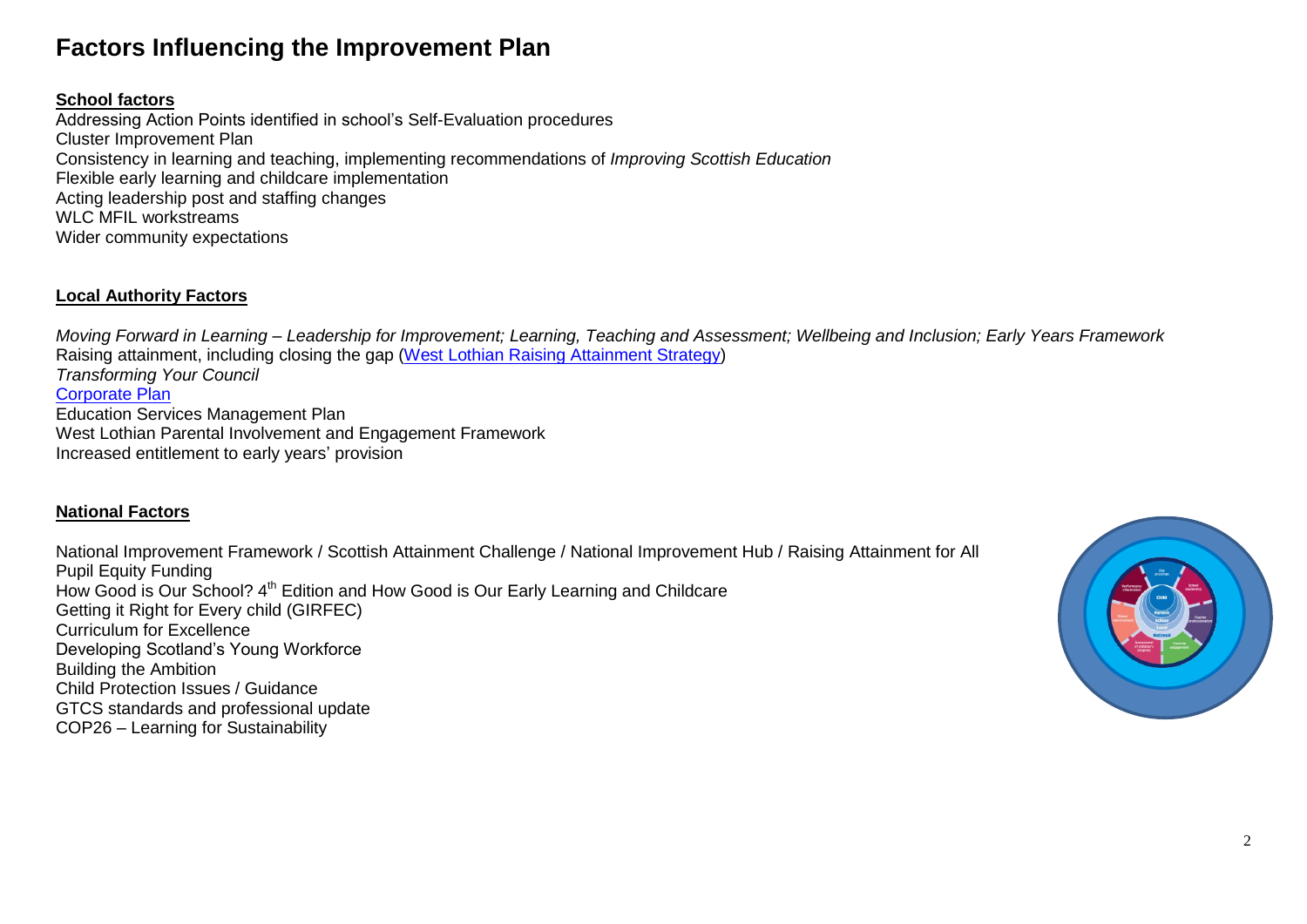# **Our School Values, Vision and Aims:**

#### **Vision Statement Low Port Primary School: Where you are given opportunities and leave with happy memories.**

#### **School Aims: Confidence**

Fairness Honesty Respect

Let's create a safe, happy and welcoming learning community where all children are able to recognise their full potential through promotion and recognition of attainment and achievement.

Positively foster an ethos of equality and inclusion where children are given a voice and opportunities to develop the values and attitudes which will equip them for their lifelong journey.

Plan to work cooperatively with parents, carers and partners agencies to teach children respect and develop the skills they require to grow into caring, confident, responsible and considerate young people.

**S**trive to develop a cohesive, progressive and challenging curriculum which provides high quality, relevant and enjoyable learning experiences which meet the needs of all our children.

*Our Low Port Primary School Curriculum Rationale can be found on our website*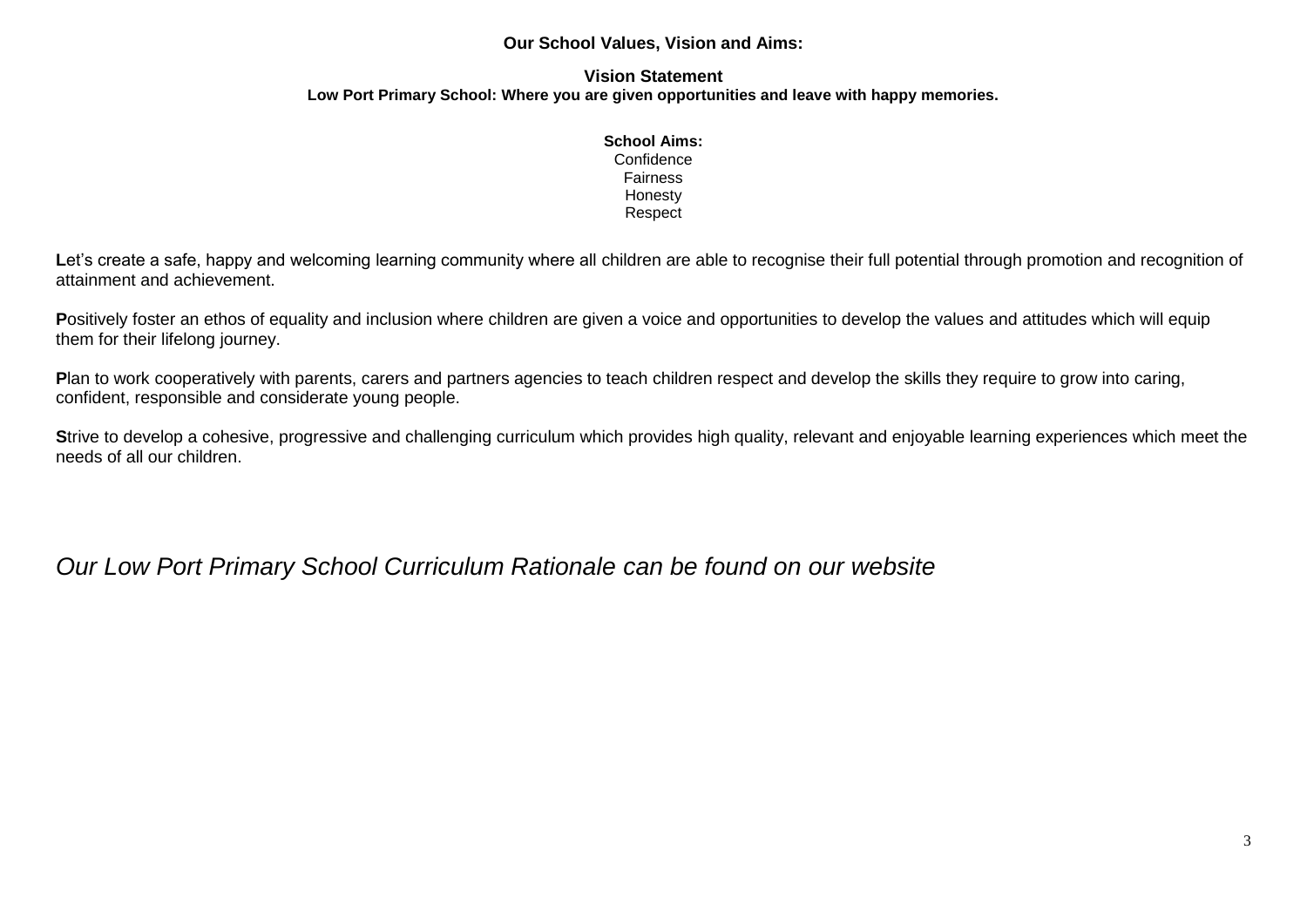# **Contextual Data Analysis and Rationale for 2021/22 SIP**

# **a) Background**

Low Port Primary School is a non-denominational primary school situated in the centre of Linlithgow, West Lothian. This session, there are 176 children across 7 classes. There is currently no nursery provision at Low Port and so our incoming P1s come from a wide range of council and private nurseries throughout the catchment area. The majority of our children are from Quintile 5 households, according to SIMD data, and the free meal entitlement for P4- 7 is 3.16%.

The school is staffed by a non-teaching Head Teacher, a Principal Teacher, 8 class teachers (including a Probationer Teacher) and a part-time Support for Learning Teacher. Four pupil support workers as well as a part time administrative assistant and a part time clerical assistant based in our office are real assets to our team. Staff demonstrate strong collegiality, teamwork and commitment to improving outcomes for all learners.

The school benefits from the extensive opportunities provided by the surrounding environment and staff are encouraged to utilise this to facilitate outdoor learning and teaching, whenever possible. In order to support out of school provision, the school runs a Breakfast Club before school as well as an Out of School Club afterwards, both of which are very well attended by a number of our pupils.

The school fosters high quality relationships with the Cluster Schools, Quality Improvement Partnership schools, local community partners (including local businesses, the Low Port Outdoor Education Centre, St Michael's Church as well as elected members) and the wider community through the Regional Improvement Collaborative. The school has a very supportive parent body. Both the Low Port Family Partnership (formerly known as the Parent Council) and the PTA (Friends of Low Port Primary School) are actively involved in the life of the school and continue to offer a very high level of commitment and support. Working together in partnership, we are proud to say that we meet the needs of all learners.

# **b) Data**

# **Low Port Attainment Profile, June 2021**

| <b>Year Group</b>                   | <b>Reading</b> | <b>Writing</b> | <b>Listening &amp; Talking</b> | <b>Combined Literacy</b> | <b>Numeracy</b> | <b>Mathematics</b> |
|-------------------------------------|----------------|----------------|--------------------------------|--------------------------|-----------------|--------------------|
| <b>P1</b><br>(26)                   | 92.31%         | 88.46%         | 92.31%                         | 88.46%                   | 92.31%          | 92.31%             |
| P <sub>4</sub><br>(24)              | 87.50%         | 87.50%         | 100%                           | 87.50%                   | 100%            | 100%               |
| P7<br>(26)                          | 100%           | 100%           | 100%                           | 100%                     | 100%            | 100%               |
| <b>Whole School Mean</b><br>Average | 93.87%         | 93.32%         | $98.25\%$                      | 93.32%                   | $96.30\%$       | 96.30%             |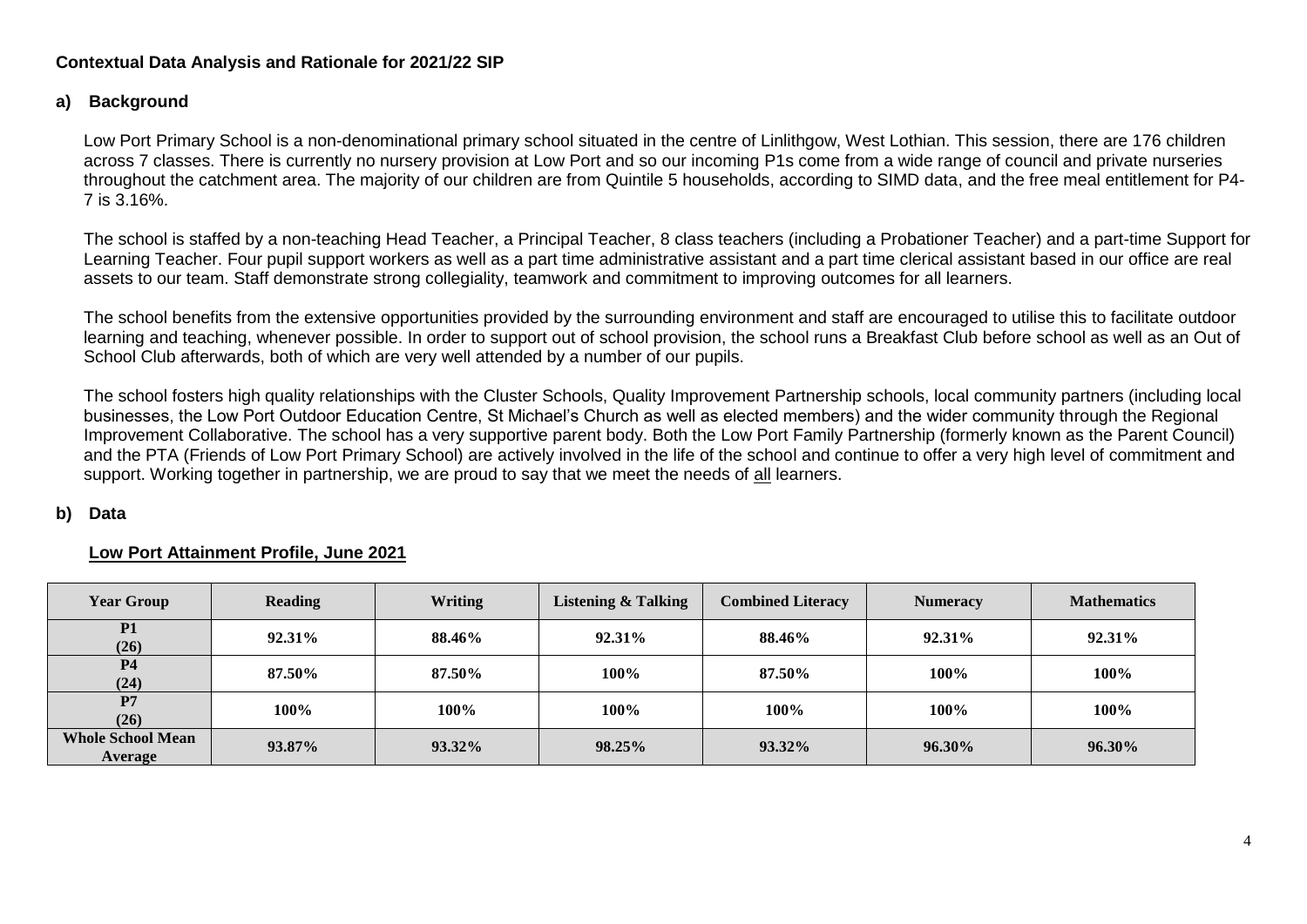As shown in the table above, attainment levels at Low Port are currently high in the reporting stages. When taken as a mean average, Whole School attainment data is also very high, with many of our children attaining beyond expected levels. This, however, presents an opportunity to ensure significant pace and challenge for all learners, reflecting this high attainment. In addition to this, robust analysis of attainment data on a class-by-class and child-bychild basis has highlighted areas in which we need to offer support, ensuring that we raise attainment for all.

# **c) What are our universal priorities and what is our 'gap'? Who are our target groups and their barriers to learning?**

- Following the extensive school closures from March-August 2020, attainment of children in P1-3 is lower than Local Authority targets. Raising the attainment of these groups of children is our highest priority.
- Across all areas, we have a significant number of children who are attaining beyond National Expectations. Ensuring adequate challenge for these children is of great importance.
- Robust analysis of attainment data has highlighted which children are not currently on track. Interventions are in place to support these learners.
- There will be a particular focus this session in Literacy at First Level particularly Reading and Writing in P2 and P3.
- Currently, around 10% of children at Low Port are in receipt of Support for Learning to address Additional Support Needs. We will continue to provide interventions for children who require additional support, in order to ensure that we are raising attainment for all.
- Recognising the impact that the closures will have had on the wellbeing of our children, a further universal priority for 2021-22 is the regular collection and robust analysis of data on self-reported HWB Indicators.
- At Low Port, our PEF allocation is used to fund additional hours for PSWs, in order to support our most vulnerable children. Through these supports, 100% of our Quintile 1 learners are attaining in line with national expectations. In addition to academic support, we are keen to ensure that we are providing support to any children who are self-reporting negatively against the HWB indicators.
- Working closely with external agencies and following the Nurturing Wellbeing approaches of West Lothian Council, we will ensure that high quality supports and interventions are in place to address the health and wellbeing of all learners.

# **d) Summary/overview of proposal & non-negotiable outcomes**

Following the school closures and the subsequent recovery period, a major focus for this session will be on reexploring and supporting the Health and Wellbeing of all learners. In order to facilitate this, we will deliver a high quality HWB curriculum, provide regular opportunities for children to report against the HWB indicators, closely follow the Nurturing Wellbeing approaches set of by West Lothian Council and liaise with external agencies and families. The impact of these interventions will be robustly monitored through our data analysis processes.

In order to raise attainment for all, the school's Principal Teacher, Support for Learning teachers (SfL) and PSW team will work with small target groups of identified children. These targeted interventions will focus on improving raising the attainment of identified children in Literacy and Numeracy – particularly in P1-3. Part of this process will include discrete SfL sessions, close support from our highly skilled PSWs and liaison with external agencies to ensure that the most appropriate supports are in place.

Over the last session, our school team has been both proactive and reactive with regards to changing circumstances surrounding COVID. Our In-School and online provision has evolved fluidly to maintain a real relevance throughout this process. We will seize the opportunity to carry out a Curriculum refresh, taking all of the fantastic lessons we have learnt into account, taking our provision to new and exciting places.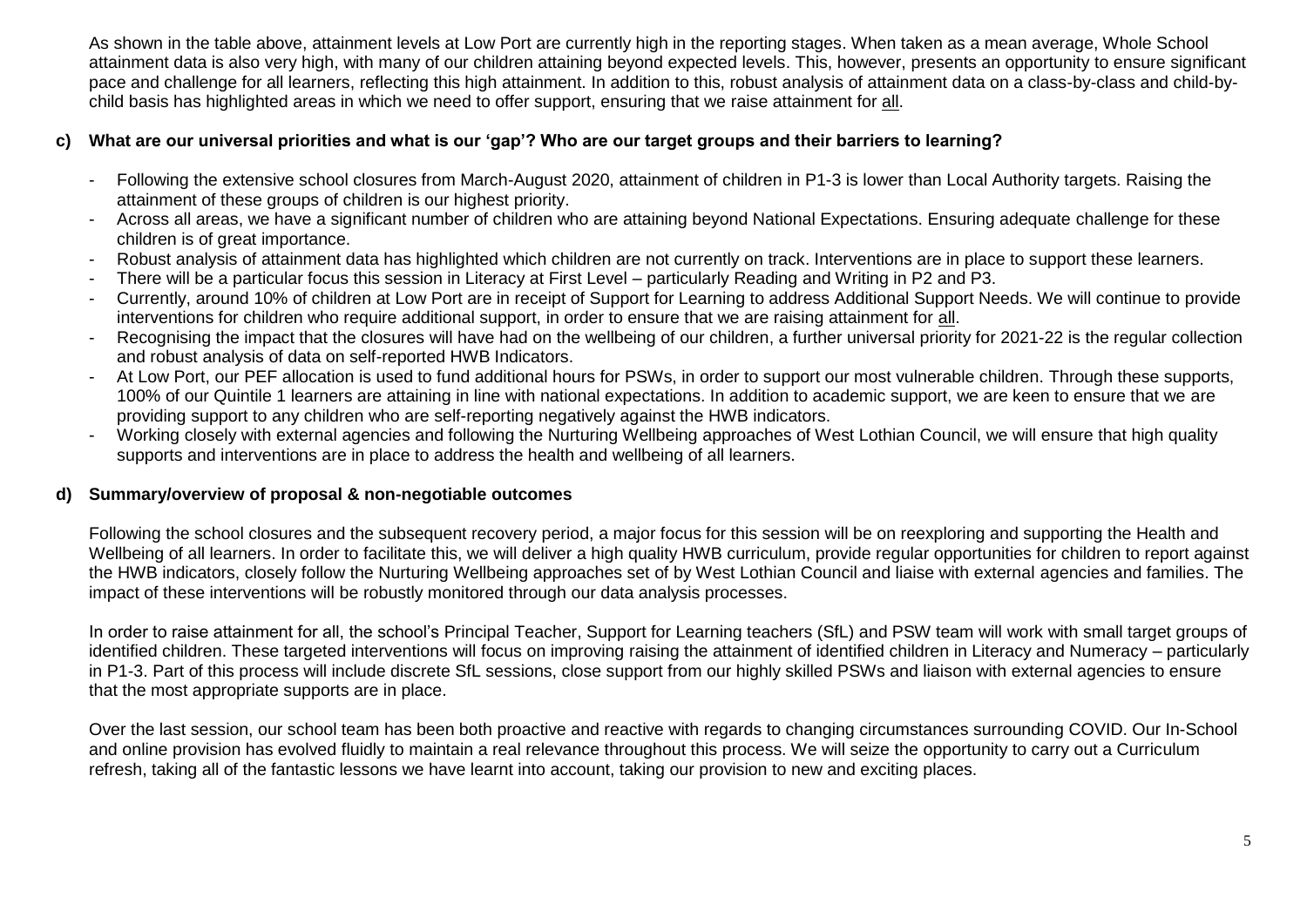| Low Port Primary School Improvement Planning for Ensuring Excellence and Equity                                                                                                                                                                                                                                                                                                                                                                                                                                                                                                                                                                                                            |                                                                                                                                                           |                                                                                                                                                                                                                                                                                                                                                                                                                                                                                                                                                                                                                                                                                                                                                                                                                                                                                                                                                                                                                                                  |              |                                                                                                                                                                                                                                                                                                                                                                                                                                                                                                                                                                                                                                       |  |  |  |  |
|--------------------------------------------------------------------------------------------------------------------------------------------------------------------------------------------------------------------------------------------------------------------------------------------------------------------------------------------------------------------------------------------------------------------------------------------------------------------------------------------------------------------------------------------------------------------------------------------------------------------------------------------------------------------------------------------|-----------------------------------------------------------------------------------------------------------------------------------------------------------|--------------------------------------------------------------------------------------------------------------------------------------------------------------------------------------------------------------------------------------------------------------------------------------------------------------------------------------------------------------------------------------------------------------------------------------------------------------------------------------------------------------------------------------------------------------------------------------------------------------------------------------------------------------------------------------------------------------------------------------------------------------------------------------------------------------------------------------------------------------------------------------------------------------------------------------------------------------------------------------------------------------------------------------------------|--------------|---------------------------------------------------------------------------------------------------------------------------------------------------------------------------------------------------------------------------------------------------------------------------------------------------------------------------------------------------------------------------------------------------------------------------------------------------------------------------------------------------------------------------------------------------------------------------------------------------------------------------------------|--|--|--|--|
| School priorities linked to NIF priorities                                                                                                                                                                                                                                                                                                                                                                                                                                                                                                                                                                                                                                                 | NIF driver mapping                                                                                                                                        | <b>Proposed Actions</b>                                                                                                                                                                                                                                                                                                                                                                                                                                                                                                                                                                                                                                                                                                                                                                                                                                                                                                                                                                                                                          |              | <b>Measures of Success</b>                                                                                                                                                                                                                                                                                                                                                                                                                                                                                                                                                                                                            |  |  |  |  |
| (observable, measurable outcomes which focus on learning,<br>achievement and wellbeing)                                                                                                                                                                                                                                                                                                                                                                                                                                                                                                                                                                                                    | (check as appropriate)                                                                                                                                    | (note any external supports e.g. Cluster, authority, RIC etc.)                                                                                                                                                                                                                                                                                                                                                                                                                                                                                                                                                                                                                                                                                                                                                                                                                                                                                                                                                                                   |              | (include performance data, quality indicators<br>and stakeholders' views)                                                                                                                                                                                                                                                                                                                                                                                                                                                                                                                                                             |  |  |  |  |
| Raising attainment for all, particularly in literacy and<br>numeracy:<br>Consistent approach to learning, teaching and<br>assessment (including marking and feedback)<br>agreed and solidified in a Learning, Teaching and<br>Assessment policy.<br>A post COVID Curriculum Refresh, updating and<br>rejuvenating the schools' curriculum<br>A 'Level' wide approach to conducting Tracking<br>and Monitoring meetings, ensuring a greater<br>understanding of achievement of a level across the<br>staff.<br>Increased use of outdoor learning opportunities to<br>extend teaching and learning.<br>Increased involvement and engagement with<br>parents in Family Learning opportunities | ⊠School Improvement<br>⊠School Leadership<br>⊠Teacher Professionalism<br>□ Parental Engagement<br>⊠Assess. of Chdn's Progress<br>⊠Performance Information | A consistent approach to Learning, Teaching and<br>Assessment is arranged into an updated LPPS LTA<br>Policy<br>PRDs of teaching staff linked to best practice in<br>teaching and learning<br>HT and PT to link with EO in conducting first phase of<br>a Curriculum Refresh<br>Continued focus on outdoor learning to improve<br>engagement, enjoyment and attainment of learners<br>Attainment Meetings to switch from 1:1 format to<br>'Level' based approach, deepening understanding of<br>achievement of a level for staff teams<br>Use of '100 day Promise' teacher to support<br>attainment across P1-3 classrooms as part of a team<br>teaching approach<br>Introduce Reciprocal Reading, a structured approach<br>to teaching reading strategies (questioning, clarifying,<br>summarising and predicting) that students can use to<br>improve their reading comprehension.<br>Cluster training delivered by RIC<br>$\blacksquare$<br>Network with cluster colleagues to evaluate progress<br>$\sim$<br>and share outstanding practice. | June<br>2022 | By June 2022, whole school mean average<br>attainment data to be above 95% for all<br>Numeracy and Literacy areas.<br>By June 2022, LTA policy to have been co-<br>created with all teaching staff.<br>By June 2022, QI activities to show all<br>teaching and learning observed aligns with<br>LT&A policy<br>By June 2022, Staff, Parents and Children<br>will have been consulted in first phase of<br>curriculum refresh.<br>By June 2022, 50% of parents to have<br>engaged with a family learning / engagement<br>event<br>By June 2022, 90% of learners through the<br>school to regularly engage with online home<br>learning |  |  |  |  |
| Closing the attainment gap between the most and least<br>advantaged children:<br>Use robust data analysis to identify children for<br>whom the attainment gap is most prevalent.<br>Ensure targeted interventions are in place for<br>identified learners.                                                                                                                                                                                                                                                                                                                                                                                                                                 | ⊠School Improvement<br>⊠School Leadership<br>□Teacher Professionalism<br>⊠Parental Engagement<br>⊠Assess. of Chdn's Progress<br>⊠Performance Information  | Use of robust data analysis to highlight identified<br>$\blacksquare$<br>learners<br>Tracking and monitoring meetings with relevant staff<br>to set next steps for identified children<br>Targeted interventions in place for identified learners<br>Use of PEF funding where appropriate to prevent<br>digital exclusion of identified families<br>Parental Learning opportunities in order to support<br>identified families in working with their children at<br>home<br>Participatory Budgeting strategies used to reduce cost<br>of school day for identified families                                                                                                                                                                                                                                                                                                                                                                                                                                                                      | June<br>2022 | By June 2022, 100% of all Quintile 1<br>learners to be on track or above when<br>measured against National Expectations.<br>By June 2022, 100% of Quintile 1 families to<br>regularly engage in Home Learning tasks<br>online.<br>Family Learning and Engagement calendar<br>completed, in conjunction with LPFP working<br>party.                                                                                                                                                                                                                                                                                                    |  |  |  |  |
| Improvement in all children and young people's<br>wellbeing:<br>Continue to embed robust systems for children to<br>regularly self-report against HWB indicators.<br>Plan for significant interventions for identified<br>children as part of Nurturing Wellbeing approach<br>RSHP resource to be embedded within our<br>curriculum and delivered consistently through the<br>school<br>Support the delivery of counselling sessions via<br>Wellbeing Scotland and LYPP.<br>Increase extra-curricular provision in order to                                                                                                                                                                | ⊠School Improvement<br>⊠School Leadership<br>⊠Teacher Professionalism<br>⊠Parental Engagement<br>⊠Assess. of Chdn's Progress<br>⊠Performance Information  | Universal Interventions such as Building Resilience<br>and One Trusted Adult approach in conjunction with<br>HWB curriculum<br>Robust analysis of HWB data to identify children who<br>$\blacksquare$<br>require support<br>PT to lead HWB intervention teams, facilitating<br>Nurture sessions for identified children<br>Counselling sessions for identified children through<br>LYPP and Wellbeing Scotland<br>HWB curriculum updated to include RSHP resource<br>CLPL to ensure all staff are confident in delivery of<br>RSHP resource<br>Enhanced transition for N-P1 and P7-S1 pupils,                                                                                                                                                                                                                                                                                                                                                                                                                                                    | June<br>2022 | By June 2022, 97% of HWB Indicator data<br>responses to be 'Green'.<br>By June 2022, 100% of children in school<br>participate in Vertical Learning Groups<br>By June 2022, 100% of identified learners<br>are allocated a space on a Nurture session,<br>LYPP session or Wellbeing Scotland<br>intervention.<br>By June 2022, 40% of all children to have                                                                                                                                                                                                                                                                            |  |  |  |  |